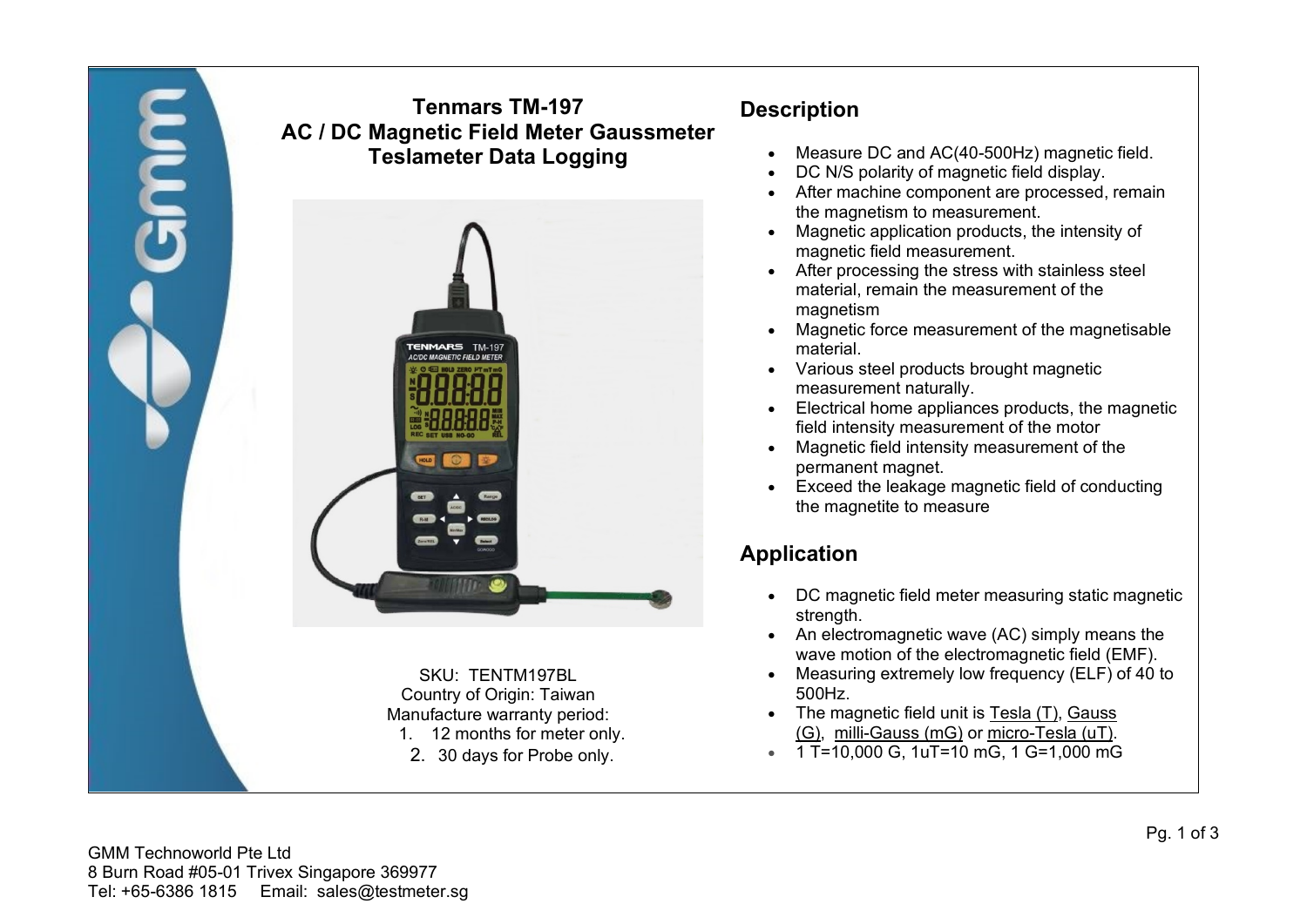

#### **Features**

- The unit converts: 1mT=10G(Gauss)
- Relative / Peak Hold / Real time Zero function.
- LCD Back-light: Manually in a back-light to open and close, connect as connecting the power, in a back-light and long and on, it is in a back-light to connect the power and remove to close.
- DATA HOLD.
- MAX/MIN hold.
- GO and NO-GO alarm and alarm value set up the function, Production testing.
- Gauss/Tesla unit selection.
- Manual 200 capacity records.
- Auto 6000 capacity data logging, interval is set up by PC.
- Maximum and minimum average: record the data downloaded to the computer, automatically out of the calculation of the top 10 maximum / 10 minimum / average.
- Transmission interface: USB interface to send data + PC connection application software, real time function.

## **Specifications:**

- Range: 0~3,000mT(milli Tesla) / 0~30,000G(Gauss), Auto Range
- Resolution: 0.1/1 mG or 0.01/0.1 mT
- AC Frequency response: 40Hz to 500Hz.
- Accuracy at  $23 \pm 3$ °C, RH<85%
- **DC milli Tesla:**
	- o Range: 300.00mT
		- **Resolution: 0.01mT**
		- Accuracy:  $\pm(4\% + 10\text{dgt})$
	- o Range: 2,000.0mT
		- **Resolution: 0.1mT**
		- Accuracy:  $\pm(4\% + 10\text{dgt})$
	- $\circ$  Range: 2,000.1 ~ 3,000.0mT
		- **Resolution: 0.1mT**
- **DC Gauss:**
	- o Range: 3,000.0G
		- **Resolution: 0.1G**
		- Accuracy:  $\pm(4\% + 10\text{dgt})$
	- o Range: 20,000.0G
		- **Resolution: 1G**
		- Accuracy:  $\pm(4\% + 10\text{dgt})$
	- $\circ$  Range: 20,001 ~ 30,000G
		- **Resolution: 1G**
- **AC milli Tesla:**
	- $\circ$  Range: 150.00mT
		- **Resolution: 0.01mT**
		- Accuracy:  $\pm(5\% + 20\text{dgt})$
	- o Range: 1,500.0mT
		- **Resolution: 0.1mT**
		- Accuracy:  $\pm(5\% + 20\text{dgt})$
- **AC Gauss:**
	- o Range: 1,500.0G
		- **Resolution: 0.1G**
		- Accuracy:  $\pm(5\% + 20\text{dgt})$
	- o Range: 15,000.0G
		- **Resolution: 1G**
		- Accuracy:  $\pm(5\% + 20\text{dgt})$